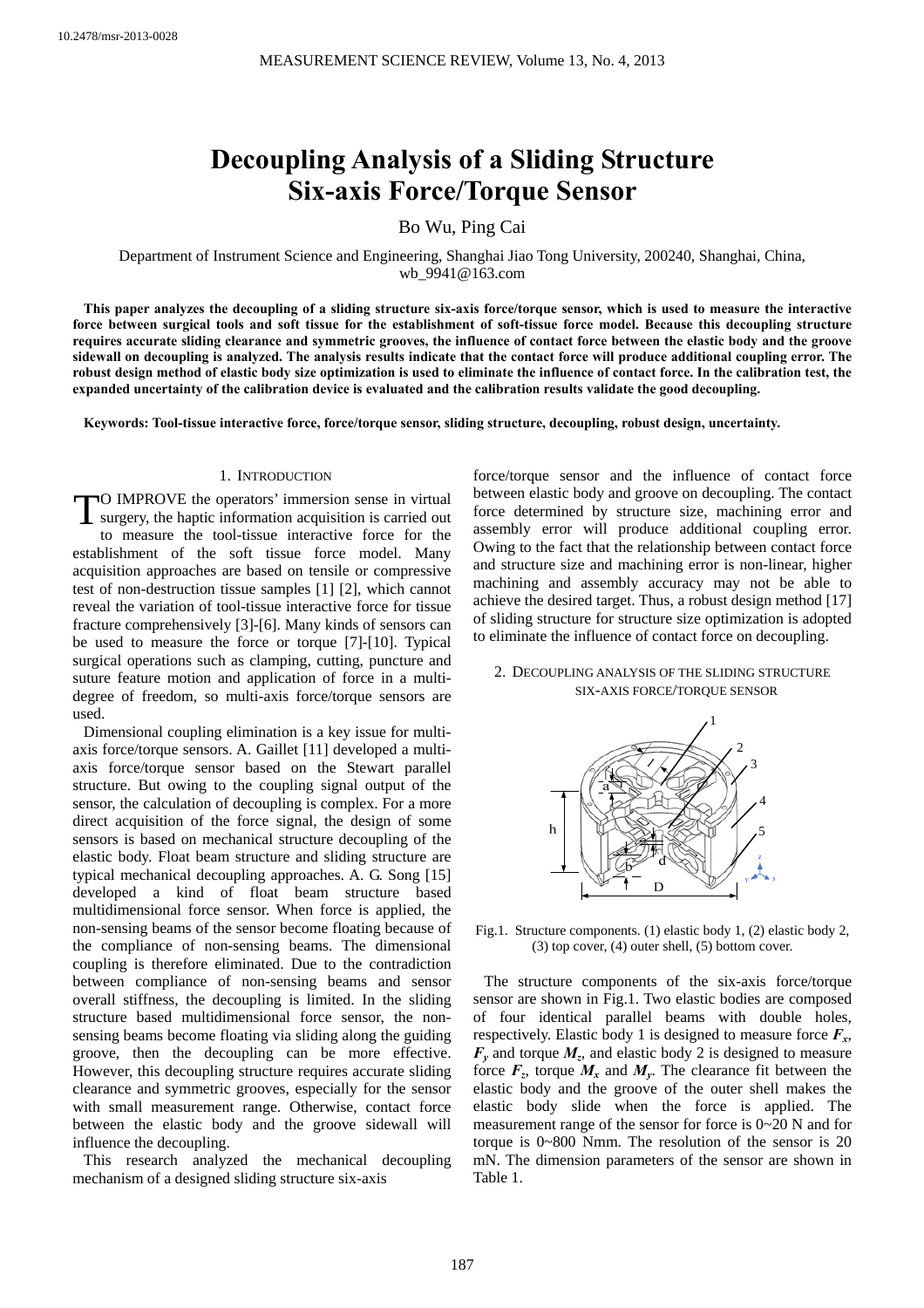|  | Table 1. Dimension parameters of the sensor |  |  |  |
|--|---------------------------------------------|--|--|--|
|--|---------------------------------------------|--|--|--|

| height of the sensor           | $h = 28$ mm  |
|--------------------------------|--------------|
| diameter of the sensor         | $D = 52$ mm  |
| height of elastic body 1       | $a = 4$ mm   |
| height of elastic body 2       | $h = 8$ mm   |
| thickness of the thin wall     | $d = 0.5$ mm |
| distance between the two holes | $l = 8$ mm   |

Four strain gauges bonded to the thin wall of each parallel beam of the elastic body compose a full Wheatstone bridge, thus 32 strain gauges and eight full Wheatstone bridges are needed in total. Each parallel beam can measure a single dimensional force, so two or four beams can be combined to measure the same force/torque for increased sensor sensitivity.



(a) Sliding mechanism of elastic body 1



(b) Sliding mechanism of elastic body 2

Fig.2. Sliding structure of the six-axis force/torque sensor

The sliding structure of elastic body 1 and elastic body 2 is shown in Fig.2.(a) and Fig.2.(b), respectively. When a single dimensional force or torque is applied, sensing beams produce bending deformation and non-sensing beams are floating owing to sliding, or produce lateral bending deformation, or torsional deformation.

When bending deformation occurs on beams, there are symmetrical tensile strain and compressive strain on two thin walls on both sides of the beam, respectively. The sensitivity of output voltage can be increased 4 times with the Wheatstone bridge.

When lateral bending deformation occurs on beams, the overall strain of the strain gauge is zero due to the equal tension and compression on both sides of the strain gauge neutral layer, so beams will not sense lateral bending deformation.

When torsion deformation occurs on beams, both normal stress and shear stress are produced in the cross section simultaneously. Because of the great torsional stiffness of beams, the normal strain is very small and can be neglected. The strain gauges do not sense shear deformation, thus beams will not sense torsional deformation.

Thus, beams of the elastic body can sense bending deformation but are insensitive to lateral bending deformation and torsional deformation. The deformation of each beam under a single dimensional force or torque is listed in Table 2.

Table 2. shows that beam 11 and beam 13 sense the deformation under the force  $F_x$ ; beam 12 and beam 14 sense the deformation under the force  $F_y$ ; beam 11, beam 12, beam 13 and beam 14 sense the deformation under the torque *Mz*; beam 21 and beam 23 sense the deformation under the torque  $M_x$ ; beam 22 and beam 24 sense the deformation under the torque  $M_y$ ; beam 21, beam 22, beam 23 and beam 24 sense the deformation under the force *Fz*.

The output can be calculated by

$$
\frac{\vec{U}_o}{U_i} = \frac{K}{4}\vec{\varepsilon}
$$
 (1)

where  $\vec{\varepsilon} = (\varepsilon_1, \varepsilon_2, \varepsilon_3, \varepsilon_4, \varepsilon_5, \varepsilon_6, \varepsilon_7, \varepsilon_8)$  and

 $\overrightarrow{U}_a = (U_{a1}, U_{a2}, U_{a3}, U_{a4}, U_{a5}, U_{a6}, U_{a7}, U_{a8})$  are the strain and the bridge output voltage of beam 11, beam 12, beam 13, beam 14, beam 21, beam 22, beam 23 and beam 24, respectively,  $\boldsymbol{K}$  is the gauge factor, and  $\boldsymbol{U}_i$  is the input voltage of the Wheatstone bridge.

Considering the equal deformation of some beams under a single dimensional force or torque,

$$
\vec{U}_F = (U_{Fx}, U_{Fy}, U_{Fz}, U_{Mx}, U_{My}, U_{Mz})
$$
 can be obtained as

$$
\vec{U}_F = \begin{bmatrix}\n1 & 0 & 1 & 0 & 0 & 0 & 0 & 0 \\
0 & 1 & 0 & 1 & 0 & 0 & 0 & 0 \\
0 & 0 & 0 & 0 & 1 & 1 & 1 & 1 \\
0 & 0 & 0 & 0 & 1 & 0 & -1 & 0 \\
0 & 0 & 0 & 0 & 0 & 1 & 0 & -1 \\
1 & 1 & -1 & -1 & 0 & 0 & 0 & 0\n\end{bmatrix}
$$
\n(2)

(2) indicates that the sensor is structure decoupling and the sensor sensitivity is doubled or quadrupled.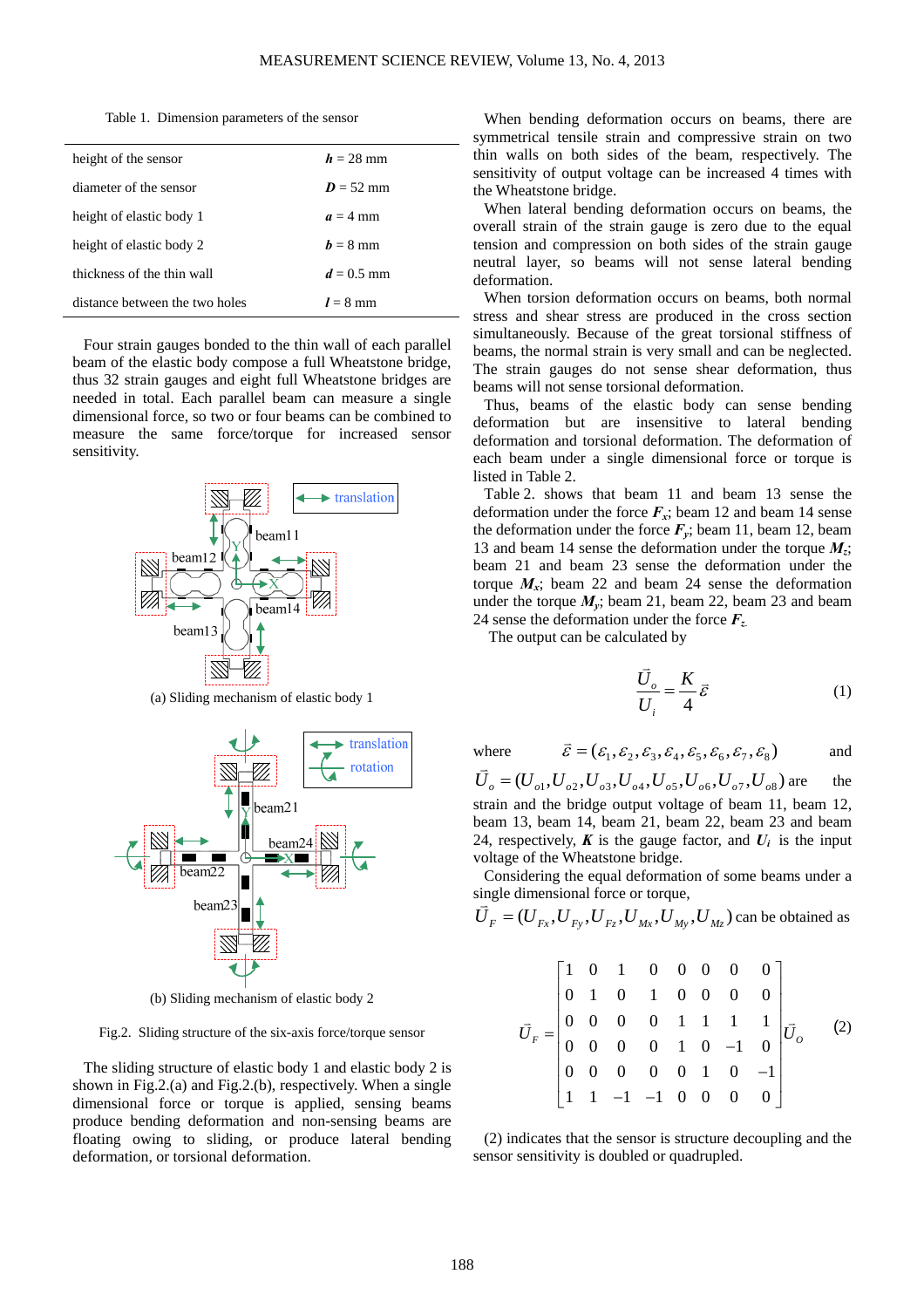|                 | Deformation mode ("B", "-B", "LB", "T" denote tensile bending deformation, compressive bending deformation, lateral bending<br>deformation and torsional deformation and "0" means no deformation) |          |                |          |          |          |          |          |
|-----------------|----------------------------------------------------------------------------------------------------------------------------------------------------------------------------------------------------|----------|----------------|----------|----------|----------|----------|----------|
|                 | beam 11                                                                                                                                                                                            | beam 12  | beam 13        | beam 14  | beam 21  | beam 22  | beam 23  | beam 24  |
| $F_{x}$         | B                                                                                                                                                                                                  | $\Omega$ | B              | $\Omega$ | LB       | $\Omega$ | LB       | $\theta$ |
| $F_{v}$         | $\Omega$                                                                                                                                                                                           | B        | $\overline{0}$ | B        | $\theta$ | LB       | 0        | LB       |
| $\bm{F}_{\tau}$ | LB                                                                                                                                                                                                 | LB       | LB             | LB.      | B        | B        | B        | B        |
| $M_{x}$         | LB                                                                                                                                                                                                 |          | LB             |          | B        | $\theta$ | -B       | $\Omega$ |
| $M_{v}$         |                                                                                                                                                                                                    | LB       |                | LB       | $\Omega$ | B        | $\Omega$ | $-B$     |
| $M_{\tau}$      | B                                                                                                                                                                                                  | B        | -B             | $-B$     | LB       | LB       | LB       | LB       |

Table 2. Deformation under a single dimensional force or torque

# 3. INFLUENCE OF CONTACT FORCE ON DECOUPLING

Contact force between the elastic body and the groove sidewall will emerge as a coupling force during the operation. Considering the small measurement range (0~20 N and 0~800 Nmm) of the sensor, it is necessary to analyze the influence of the clearance and the asymmetric groove.

> Y 111 X  $\mathbb{Z}$ Z. VI, (a) Ideal contact

(b) Contact with an angle

Fig.3. Typical contact modes between the elastic body and the groove.

Fig.3.(a) shows the ideal contact mode between the elastic body and the groove. Fig.3.(b) shows the contact mode with angle  $\theta$  and deviation distance  $\boldsymbol{h}$  of groove, where the deviation distance of the groove is  $h = a \sin \theta$ . In Fig.3.(b), the branch force might deform the non-sensing beam to bring additional coupling.

The structure of Fig.3.(b) can be equivalent to a first-order hyperstatic structure of sliding structure in order to calculate the bending moment distribution of each beam, which can produce the bending deformation, as depicted in Fig.4.



(a) Mechanical model of elastic body 1



(b) Mechanical model of elastic body 2

Fig.4. First-order hyperstatic structure of the elastic body in the sliding structure.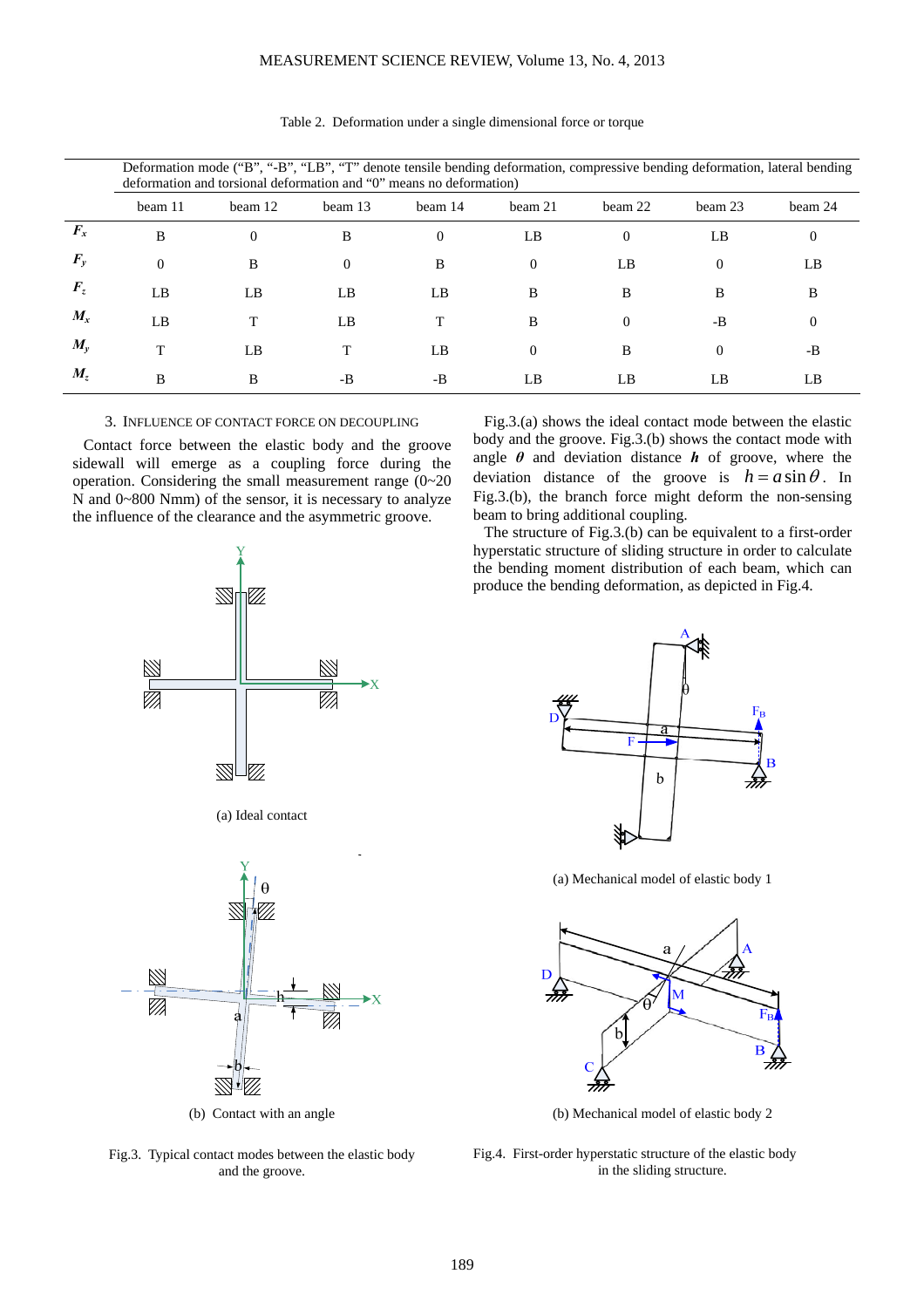As shown in Fig.4.(a), four unknown restraint reaction forces and a horizontal force  $F$  are applied on the elastic body 1. A redundant vertical reaction force  $F_B$  emerges after removing the restraint at endpoint B. The force deformation compatibility condition can be given as

$$
\delta_{11}F_B + \delta_{1F} = 0 \tag{3}
$$

where  $\delta_{11}$  and  $\delta_{1F}$  denote the deformation value of the endpoint B in  $F_B$  direction when force  $F_B$  and  $F$  are applied to the statically determinate base, respectively.  $\delta_{11}$  and  $\delta_{1F}$  can be obtained according to Mohr' s theorem, and the vertical reaction force  $F_B$  is derived from (3)

$$
F_B = K_1 F = \frac{M \sin 2\theta}{N \sin(2\theta + \alpha) + 2(a^3 + b^3)/3 + a^2b + ab^2/2} F
$$
\n(4)

where

$$
M = \sqrt{((a^3 - b^3)/6 + a^2b + ab^2)^2 + b^6/4} ,
$$
  
\n
$$
\tan \alpha = ((a^2b - ab^2)/2 - b^3/12) / (a^2b + ab^2/2),
$$
  
\n
$$
N = \sqrt{(a^2b + ab^2/2)^2 + ((a^2b - ab^2)/2 - b^3/12)^2}.
$$

For  $M > N$ , it is clear that  $K_I$  and  $F_B$  increase with the increase of  $\theta$ . The bending moment of all beams, which is produced by the horizontal force *F* and the vertical reaction force  $F_B$ , can be obtained based on the superposition principle. The strain of elastic body 1 is given as

$$
\varepsilon_{5} = \varepsilon_{7} = \frac{FL}{2EW} (\cos \theta + K_{1} \sin \theta) \tag{5a}
$$

$$
\varepsilon_{6} = \varepsilon_{8} = \frac{FL}{2EW} (\sin \theta + K_{1} \cos \theta) \tag{5b}
$$

$$
\varepsilon_1 = \varepsilon_2 = \varepsilon_3 = \varepsilon_4 = 0 \tag{5c}
$$

Assuming *F* is applied in *x* direction,  $\overrightarrow{U}_F$  can be calculated in accordance with (1) and (2)

$$
\vec{U}_F = \frac{FLKU_i}{4EW} \begin{bmatrix} (\cos\theta + K_1\sin\theta) \\ (\sin\theta + K_1\cos\theta) \\ 0 \\ 0 \\ 0 \\ 0 \end{bmatrix}
$$
 (6)

It follows that force  $F_x$  and  $F_y$  emerge when force  $F$  is applied in *x* direction, and force  $F_y$  is considered as a coupling force. The coupling error  $E_r(F_x)$  can be given as

$$
E_r(F_x) = \frac{(\sin \theta + K_1 \cos \theta)}{(\cos \theta + K_1 \sin \theta)}
$$
(7)

From (4)  $0 \leq K<sub>1</sub> < 1$  is obtained, then

 $\Delta \sin(\theta) > K_1 \Delta \sin(\theta)$  and  $\Delta \cos(\theta) > K_1 \Delta \cos(\theta)$  is derived. (6) and (7) indicate that the contact angle produces additional coupling. The coupling error  $E_r(F_x)$  increases

with the increase of  $\theta$ . When moment  $M$  is applied on elastic body 2, the mechanical model is shown in Fig.4.(b). Similar method to that of elastic body 1 can be used to obtain the bending moment distribution. Assuming *M* is applied in *x* direction,  $\overline{U}_F$  can be obtained as

$$
\overrightarrow{U}_F = \frac{FLKU_i}{4EW} \begin{bmatrix} 0 \\ 0 \\ 0 \\ (\sin \theta + K_2 \sin \theta) \\ (\sin \theta + K_2 \cos \theta) \\ 0 \end{bmatrix}
$$
 (8)

where  $K_2 = \frac{2 \times 10^8 \text{ m/s}}{21 \text{ ab} + 10 \text{ s}^2}$  $27ab \sin$  $21ab + 10$  $K_2 = \frac{27ab}{24b}$  $=\frac{27ab\sin\theta}{21ab+10a^2}.$ 

The coupling error  $E_r(M_x)$  produced by  $\mathcal{E}_{M_y}$  can be given as

$$
E_r(M_x) = \frac{(\sin \theta + K_2 \sin \theta)}{(\cos \theta + K_2 \sin \theta)}
$$
(9)

(9) shows that the coupling error  $E_r(M_x)$  increases with the increase of  $\theta$ .

## 4. ROBUST OPTIMIZATION DESIGN OF SENSOR SLIDING **STRUCTURE**

Robust optimization design approach is used to ensure good quality performance when controllable factors and uncontrollable factors deviate from the design value. This approach aims to minimize the performance sensitivity to noise by selecting the appropriate design parameters instead of eliminating the noise factor.

If the coupling error change caused by controllable factors and uncontrollable factors is allowed, the decoupling of sliding structure is robust. For sliding structure of the sensor, the size of the elastic body *a*, *b* and the groove width *r* are given as undetermined random variables and feature Gaussian distribution. The design variables (controllable factors) are shown as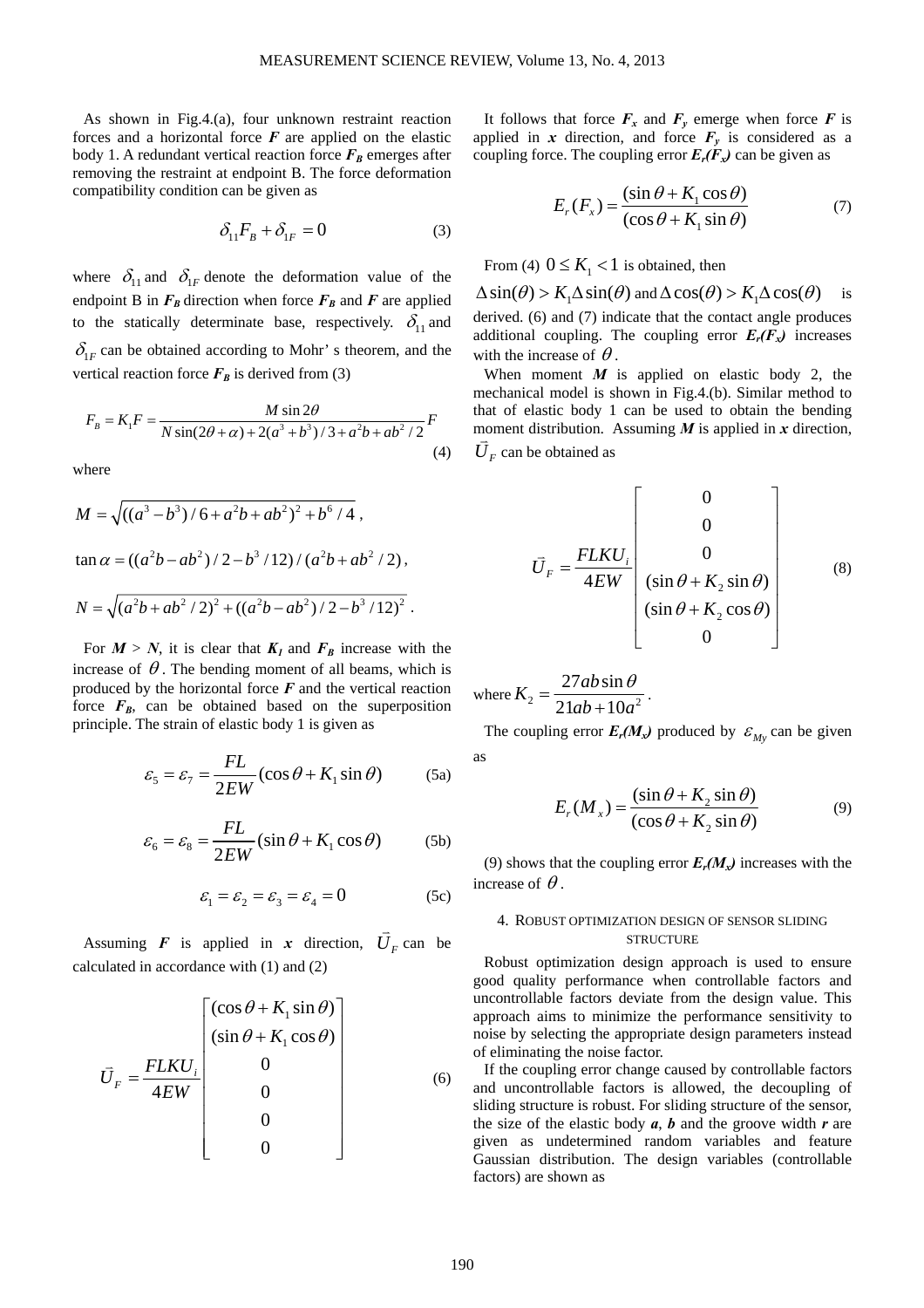$$
\mathbf{x} = (a, b, r)^{T} = (x_1, x_2, x_3)^{T}.
$$

 $\Delta a$ ,  $\Delta b$  and  $\Delta r$  are machining errors, and noise factors (uncontrollable factors) are shown as

$$
\mathbf{z} = (\Delta a, \Delta b, \Delta r)^T = (z_1, z_2, z_3)^T.
$$

 $\mathbf{X} \square (\mathbf{\mu}_{\mathbf{x}}, (\Delta \mathbf{X}/3)^2)$  can be obtained, where  $\mathbf{\mu}_{\mathbf{x}}$  is expectation of *x*.

The coupling error  $y$  is determined by both controllable factors and uncontrollable factors and can be obtained as

$$
y = Er(Fx) = y(\mathbf{x}, \mathbf{z})
$$
 (10)

*y* is design target function and the ideal value is 0. The statistical mean  $\overline{y}$  can approach the target value via expectation  $\mu$ <sub>*y*</sub>  $\rightarrow$  min and  $\Delta y$  can be minimized via variance  $\sigma_{\gamma} \rightarrow \min$ . The target function with smaller-thebetter can be established as

$$
\min F(\mathbf{x}, \mathbf{z}) = \mu_y + \beta \sigma_y \tag{11}
$$

where  $\beta$  is weighted coefficient for coordination of expectation and variance. Adding constraint function  $g(\mathbf{x})$ , the robust optimization model can be given as

$$
\begin{cases}\n\mathbf{x} = (x_1, x_2, x_3)^T \\
\min F(\mathbf{x}, \mathbf{z}) = \mu_y + \beta \sigma_y \\
s.t. g(\mathbf{x}) = x_1^2 + x_2^2 - x_3^2 \ge 0 \\
x_1 \in (45, 55), x_2, x_3 \in (3, 5)\n\end{cases}
$$
\n(12)

The initial value, discrete increments and upper and lower bounds of design variables are listed in Table 3.  $\beta = 0.97$ and  $(\Delta x_1, \Delta x_2, \Delta x_3) = (0.046, 0.022, 0.022)$  (GB/T 1800.3-1998 IT8) are given.  $\mu$ <sub>y</sub> and  $\sigma$ <sub>y</sub> can be calculated based on best square approximation method after sampling. When  $y = E_x(M_x) = y(\mathbf{x}, \mathbf{z})$ , the same method can be used.

The robust optimization design solution can be obtained by using one-dimensional traversal optimization. The optimized sizes of elastic body are shown in Table 4., and the corresponding mean and variance of random function  $E_r(F_x)$ and  $E_r(M_x)$  is 0.34 % and 0.48 % for elastic body 1, and 0.65 % and 0.72 % for elastic body 2, respectively.

Table 3. The initial value, discrete increments, upper and lower bounds of design variables

| Variables<br>(mm) | Discrete<br>increments |    | Upper bound Lower bound |
|-------------------|------------------------|----|-------------------------|
| $x_i(a)$          | 0.010                  | 55 | 45                      |
| $x_2(b)$          | 0.001                  | 5  | 3                       |
| $x_{2}(r)$        | 0.001                  |    |                         |

| Table 4. Robust result of optimized design variables |  |  |
|------------------------------------------------------|--|--|
|                                                      |  |  |

|                     | a      |       |       | $\Delta a$ | Δb    | Δr    |
|---------------------|--------|-------|-------|------------|-------|-------|
| elastic body 1 (mm) | 52.041 | 4.732 | 4.758 | 0.046      | 0.022 | 0.022 |
| elastic body 2 (mm) | 51.386 | 4.260 | 4.309 | 0.046      | 0.022 | 0.022 |

#### 5. CALIBRATION TEST



Fig.5. Calibration device of sensor (torque  $M_x$  calibration)

The uncertainty is a parameter that reasonably shows the dissolution characteristic of a measurement value [23]. Fig.5. shows the calibration test of the fabricated six-axis force/torque sensor. In the calibration of the six-axis force/torque sensor, the combined standard uncertainty is obtained by combining the A type standard uncertainty due to lack of reproducibility, the B type standard uncertainty from the calibration device. The B type standard uncertainty due to the resolution of the data acquisition card.

In order to calculate the uncertainty due to lack of reproducibility, the force  $F_x$ ,  $F_y$  and  $F_z$  from 1 N to 20 N at 1 N steps, and torque  $M_x$ ,  $M_y$  and  $M_z$  from 40 Nmm to 800 Nmm at 40 Nmm steps is measured, respectively, five times. The full-scale output voltage is 10 V. The average measured values at each step are obtained and the standard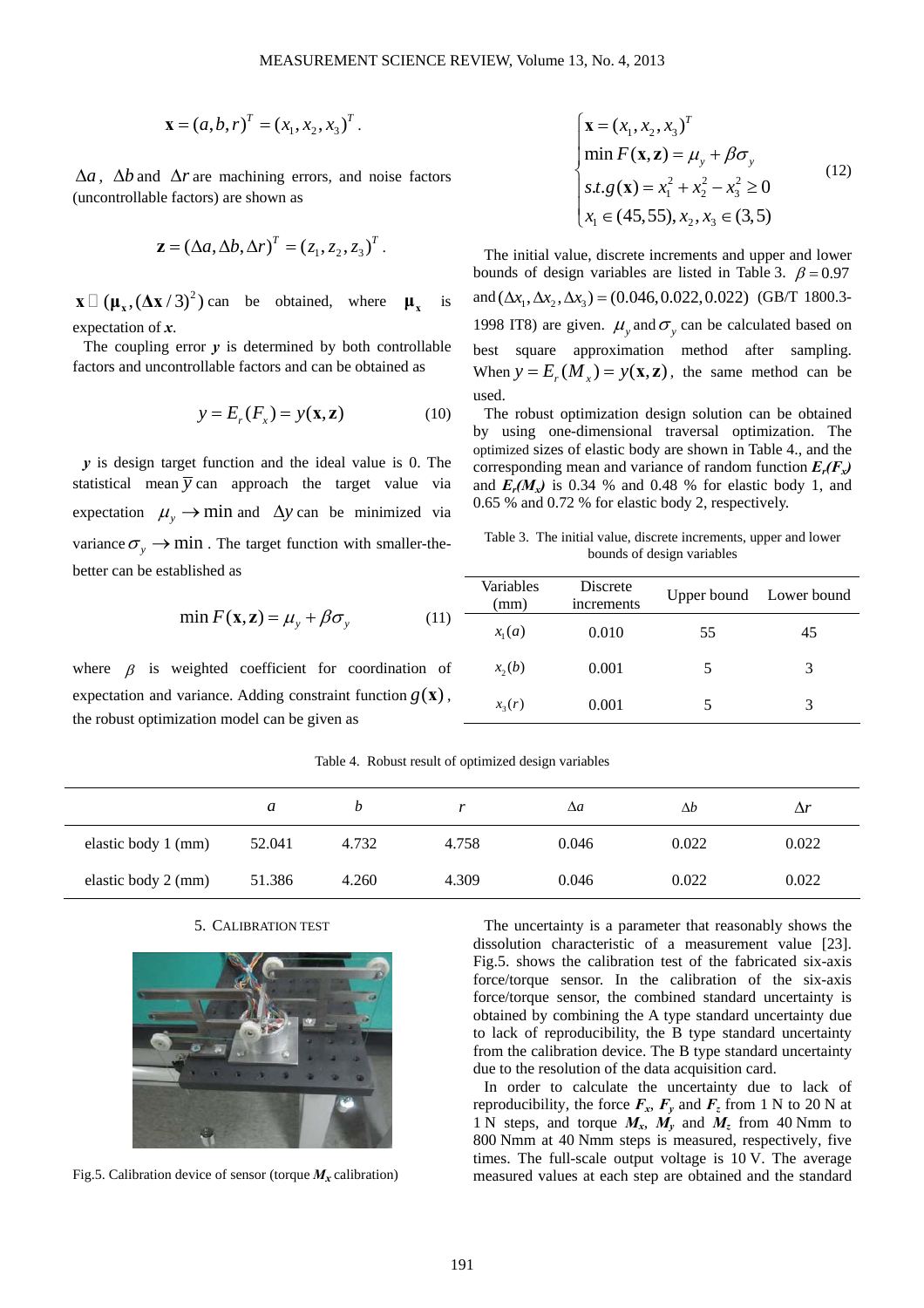deviation *S* of the force  $F_x$ ,  $F_y$  and  $F_z$ , and torque  $M_x$ ,  $M_y$ and  $M<sub>z</sub>$  can be calculated with the maximum average measured value from Bessel formula. The uncertainty *ur* can be expressed as

$$
u_r = \frac{S}{\sqrt{5}}\tag{13}
$$

The calculated uncertainty  $u_r$  of the force  $F_x$ ,  $F_y$  and  $F_z$ , and torque *Mx*, *My* and *Mz* is 0.0037 V, 0.0035 V, 0.0029 V, 0.0046 V, 0.0047 V and 0.0052 V, respectively. The freedom  $v_r = 5-1 = 4$ .

The uncertainty from the calibration device means the uncertainty due to the transmission of force and torque. The maximum force direction deviation angle  $\alpha$  during the calibration can be measured. Multiplying the coverage factor  $\mathbf{k} = \sqrt{3}$ , the uncertainty  $\mathbf{u}_f$  from the calibration device can be expressed as

$$
u_f = \frac{U_o (1 - \cos \alpha)}{\sqrt{3}}\tag{14}
$$

Where  $U_o$  is the measured output voltage of  $F_x$ ,  $F_y$ ,  $F_z$ ,  $M_x$ ,  $M_v$  or  $M_z$ .

The calculated uncertainty  $u_f$  of the force  $F_x$ ,  $F_y$  and  $F_z$ , and torque  $M_x$ ,  $M_y$  and  $M_z$  is 0.0013 V, 0.0012 V, 0.0009 V, 0.0013 V, 0.0015 V and 0.0018 V. The freedom  $v_f = \infty$ .

The revolution of the data acquisition card is 0.0003 V. Multiplying the coverage factor  $\mathbf{k} = \sqrt{3}$ , the uncertainty  $\mathbf{u}_d$ due to the resolution of data acquisition card can be calculated as  $0.0003 \text{ V}/\sqrt{3} = 0.00018 \text{ V}$ . The freedom  $v_d$  $= \infty$ 

The combined standard uncertainty  $u_c$  can be written as

$$
u_c = \sqrt{u_r^2 + u_f^2 + u_d^2}
$$
 (15)

The calculated uncertainty  $u_c$  of the force  $F_x$ ,  $F_y$  and  $F_z$ , and torque *Mx*, *My* and *Mz* is 0.0039 V, 0.0037 V, 0.0030 V, 0.0048 V, 0.0049 V and 0.0055 V. The freedoms of *Fx*, *Fy*,  $F_z$ ,  $M_x$ ,  $M_y$  and  $M_z$  are 4.

The expanded uncertainty  $U$  is calculated by multiplying the combined uncertainty  $u_c$  by the coverage factor  $k = 1.9$ (confidence level 95%,  $t_{0.95}$  (4) = 1.9). The equation for it can be written as

$$
U = ku_c \tag{16}
$$

The calculated expanded uncertainty *U* of  $F_x$ ,  $F_y$ ,  $F_z$ ,  $M_x$ , *M<sub>v</sub>* and *M<sub>z</sub>* is 0.0074 V, 0.0070 V, 0.0057 V, 0.0091 V, 0.0093 V and 0.01 V, respectively.

The following relationship between force and output voltage can be given

$$
\vec{F} = [D]\vec{U}_F \tag{17}
$$

where  $\vec{F} = (F_x, F_y, F_z, M_x, F_y, F_z)$ ,  $[D]$  is the static calibration matrix.

During the calibration procedure of the force/torque sensor, the force  $F_x$ ,  $F_y$  and  $F_z$  are applied to the sensor from 1 N to 20 N at 1 N steps, respectively, and the torque  $M_x, M_y$ and  $M_z$  are applied to the sensor from 40 Nmm to 800 Nmm at 40 Nmm steps, respectively. In the meantime, the voltage output values of the bridge from eight beams are recorded and 480 calibration data are obtained in total.  $\overline{U}_F$  can be calculated from (2) and the static calibration matrix **[***D*] can be calculated from (17) with least squares fitting as

$$
[D] = \begin{bmatrix} 370.15 & -0.01 & -1.99 & -1.88 & 1.71 & -1.79 \\ 0.92 & 409.28 & -2.39 & -3.54 & -1.52 & -3.17 \\ -0.14 & -0.57 & 86.44 & -0.35 & -0.65 & -0.32 \\ -7.98 & -5.67 & -4.82 & 1082.8 & -2.98 & -4.78 \\ -8.91 & -9.34 & -5.42 & -2.62 & 1051.3 & -7.57 \\ -6.38 & -9.33 & 7.99 & -6.84 & -4.79 & 2708.2 \end{bmatrix}
$$
(18)

The static calibration matrix indicates that the coupling errors of  $F_x$  are between 0.01 % and 0.54 %; the coupling errors of  $F_y$  are between 0.22 % and 0.86 %; the coupling errors of  $\mathbf{F}_z$  are between 0.16 % and 0.75 %; the coupling errors of  $M_x$  are between 0.28 % and 0.74 %; the coupling errors of  $M_v$  are between 0.25 % and 0.89 %; the coupling errors of  $M$ <sub>z</sub> are between 0.18 % and 0.34 %. The maximum coupling error of the developed six-axis force/torque sensor is 0.89 % and the minimum coupling error is 0.01 %. It can be said that the measurement sensitivity is 5.4 mV/N for  $F_x$ and  $F_y$ , 4.2 mV/N for  $M_x$  and  $M_y$ , 4.8 mV/Nmm for  $F_z$  and 5.3 mV/Nmm for *Mz*.

#### 6. CONCLUSIONS

In this paper, the decoupling mechanism of a designed sliding structure six-axis force/torque sensor is analyzed. This sensor can decouple more thoroughly, for each beam of elastic body can only sense a single dimensional force/toque independently. Because of sliding clearance and asymmetric groove, elastic body will come into contact with the groove at a certain angle. Thus, contact force will be applied to the non-sensing beams of elastic body and produce additional coupling error. The contact angle is related to structure size of the sensor, machining error and assembly error. Robust optimization method was employed by optimizing the elastic body size  $a, b$ , and the groove width  $r$  to eliminate the coupling error but not decrease the machining error. The calculated values  $a$ ,  $b$  and  $r$  are 52.041 mm, 4.732 mm and 4.785 mm for elastic body 1, and 51.386 mm, 4.260 mm and 4.309 mm for elastic body 2, respectively. For calibration device, the calculated expanded uncertainty of  $F_x$ ,  $F_y$ ,  $F_z$ ,  $M_x$ ,  $M_y$  and  $M_z$  is 0.0074 V, 0.0070 V, 0.0057 V, 0.0091 V, 0.0093 V and 0.01 V, respectively, with 10 V full-scale output voltage. The corresponding mean and variance of coupling error is 0.34 % and 0.65 % for elastic body 1, and 0.48 % and 0.72 % for elastic body 2, respectively. The calibration test was carried out and the results show that the coupling errors are between 0.01 % and 0.89 %.